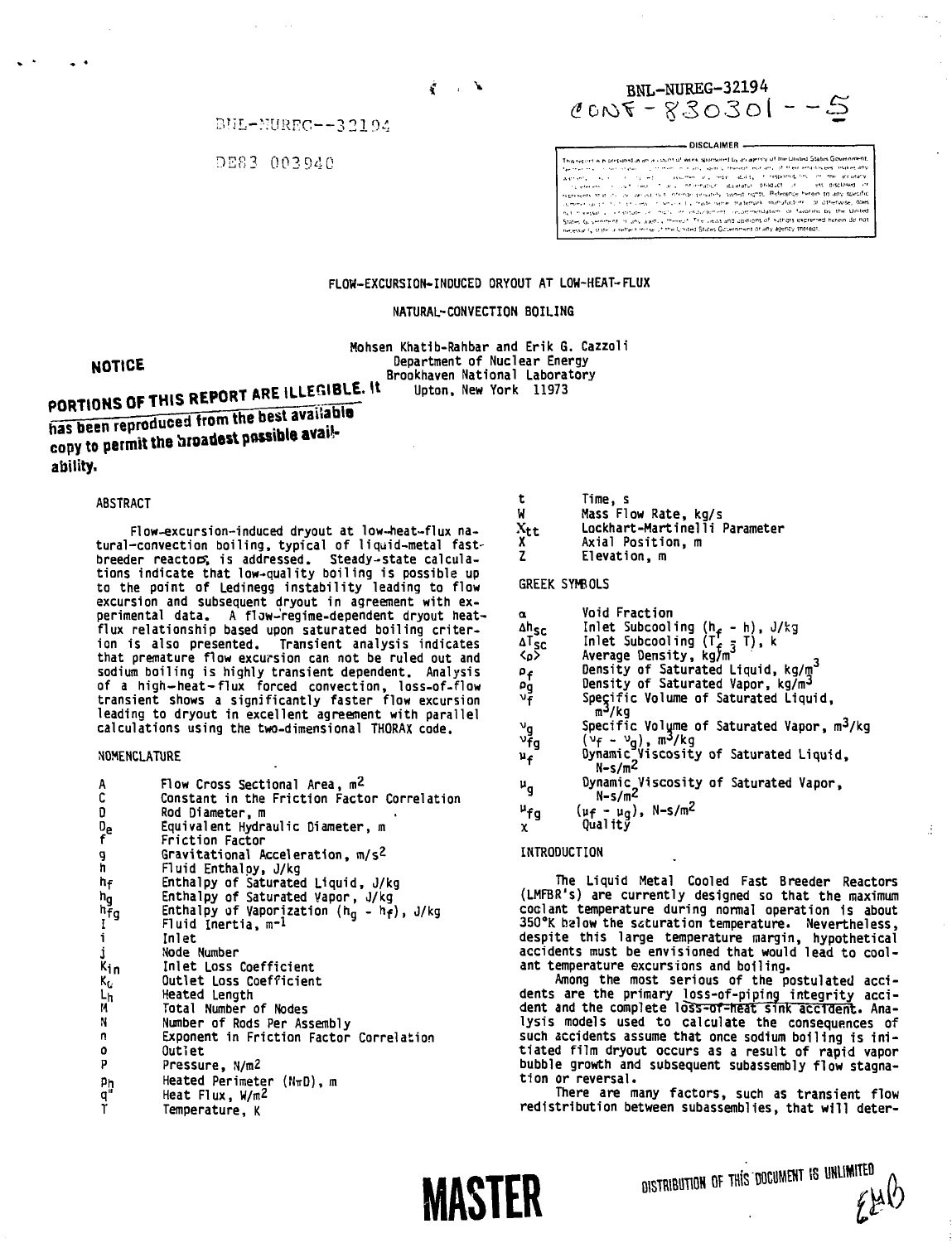**mine whether flow stagnation and boiling will occur in** a particular subassembly in a particular accident  $\{1\}$ . So point W<sub>0</sub>, a point W<sub>0</sub> **Once boiling is initiated in an assembly, a substantial gravity pressure difference would exist between this assembly and other cooler assemblies in the core, giving rise to natural convection flow boiling accompanied by flow oscillations prior to excursion often leading to fuel pin dryout.**

 $\ddot{\phantom{a}}$ 

**Of particular interest to LMFBR safety analysis, is the prediction of sodium boiling behavior and conditions conducive to the fuel pin dryout phenomenon.**

**Analytical models to date are based on the slug flow approximations developed mainly to describe sodium boiling behavior under conditions of high heat flux forced convection. Application of these types of models to recent experiments (£,3) has shown to be very** sensitive to a number of input parameters, such as, li**quid film thickness at the time of voiding inception; degree of superheat and wall friction factor (£).**

**Detailed multidimensional boiling models have also been developed and used to study sodium boiling pheno**menon in LMFBR rod bundles (<u>5,6</u>); however, due to the<br>mathematical and numerical complexity of these methods, **their application to long duration natural convection transients is not very practical.**

**It is therefore, the principal objective of the present work to formulate an analysis method of for study of low heat flux sodium boiling, in particular prediction of fuel pin cqolability and dryout limits** convection transient events **LMFBRs(7).** 

#### **SODIUM BOILING AND FLOW EXCURSION PHENOMENON**

**The low pressure operation of sodium cooled fast reactors compared with light water reactors influences** the overall pressure drop characteristic <u>đuring</u> boil**ing. With a high pressure system it is vsjible to have a single valued pressure drop-flow characteristic for a boiling channel, but with low pressure systems this is not so-**

**Figure 1 illustrates the difference between low** and high pressure boiling systems. It is seen for the **low pressure system that the flow rate can be multivalued for certain available pressure characteristics. The increase of the pressure drop as the flow is reduc**ed to cause boiling is due to an increase in the frictional component and the requirement of extra pressure **head to produce the necessary acceleration from the single-phase fluid to a two-phase mixture. Both these terms decrease as the system pressure increases, and consequently at a sufficiently higher pressure there is no increase in the pressure drop as the flow is reduced to produce boiling (8).**

**For low pressure sodium boiling, the implications of the S-cur/e shown in Fig. la are that at the onset of boiling a flow excursion could take place and possibly cause the Critical Heat Flux (CHF) conditions to be exceeded.**

**The flow excursion instability also referred to as** Ledinegg instability (9,10) can be explained using a **simple momentum balance equation of the form:**

$$
I \frac{dW}{dt} = (\Delta P)_{EXT} - (\Delta P)_{int}
$$
 (1)

where W is the coolant mass flow rate, I is the fluid inertia (L/A), (aP)<sub>int</sub> is the channel internal pressure drop due to friction, spatial acceleration, buoyancy, inlet and outlet orifices, and  $(\Delta P)_{\text{EXT}}$  is the driving pressure differential.

For a small perturbation around an equilibrium

$$
W - W_0 + \delta W \qquad (2a)
$$

$$
(\Delta P)_{int} = [(\Delta P)_{int}]_{W_0} + \frac{3}{a_W} [(\Delta P)_{int}]_{W_0}^{6W} = (2b)
$$
\n
$$
(\Delta P)_{cur} = [(\Delta P)_{cur}] - \frac{3}{a_W} [(\Delta P)_{cur}] - \frac{3}{a_W} [(\Delta P)_{cur}]
$$
\n(2c)

 $(\Delta P)$ **EXT** =  $[(\Delta P)$ **EXT** $]_{W_Q}$  +  $\overline{W}$   $[(\Delta P)$ **EXT** $]_{W_Q}$ **(2c)**

The following solution for the flow perturoation can be obtained:

$$
\delta W = \delta W_0 \exp(\xi^*/I) \tag{3}
$$

where

the company's company's company's

$$
\varepsilon = \left[\frac{a}{a}\left(\Delta P\right)_{\text{EXT}} - \frac{a}{aW}\left(\Delta P\right)_{\text{int}}\right]_{W_0} \tag{4}
$$

Equation (3) shows that the perturbation. $\hat{\mathsf{A}}$ W<sub>O</sub> will grow if **5** is positive. In other words the system will be unstable if the,slope of the internal pressure<br>drop is more negative than the slope of the external pressure differential.  $\cdot$  Formatural convection boiling, the slope-of the,external pressure drop is zero, hence, instabilities can'occur for any negative slope of the internal characteristic.

Equation (3) shows that the flow excursion process is a transient phenomenon and its time constant is directly related to the fluid inertia and pressure drop characteristics. At natural convection boiling<br>conditions the value of increases with increasing increases with increasing heat flux; and therefore the flow excursion process will take place over a much shorter duration at higher heat flux levels, as demonstrated later in this paper.

The time-dependent momentum equation was used to derive the stability criterion of equation (4), however, the criterion itself (negative value of 5) is based on steady-state considerations only.

Figure 2a shows typical pressure-drop versus flow rate and heat flux characteristics for sodium under natural convection conditions. The intersections of these curves with the external pressure differential APEXT (horizontal line) represent possible operating conditions.

Figure 2b illustrates all possible solutions in terms of mass flow rate and heat flux. The dashed line indicates the unstable operating points while the solid lines show the stable conditions. It is therefore evident that for certain values of heat flux, multiple solutions exist for the mass flow rate and thus the operating condition is highly dependent on the past history.

Steady state single-phase and two-phase natural convection behavior of channel flows can be examined through solution of the steady state energy and momentum equations of the form:

$$
h_{j} = h_{j-1} + \frac{N\pi D \Delta X_{j} q^{n}}{M} \qquad j = 2,3,...,M
$$
 (5)

and

$$
\Delta P = \frac{1}{2} \left( \frac{W}{A} \right)^2 \left[ \sum_{j=2}^{M} \frac{\phi_j f_j \Delta X_j}{D_e P_f} + \left( \frac{(1 - x_0)^2}{P_f (1 - \alpha_0)} + \frac{x_0^2}{P_g \alpha_0} - \frac{1}{P_i} \right) + \frac{K_{1n}}{P_f} + \frac{K_0 \phi_0}{P_f} \right] + g \sum_{j=2}^{M} \langle \rho_j \rangle \Delta Z_j \qquad (6)
$$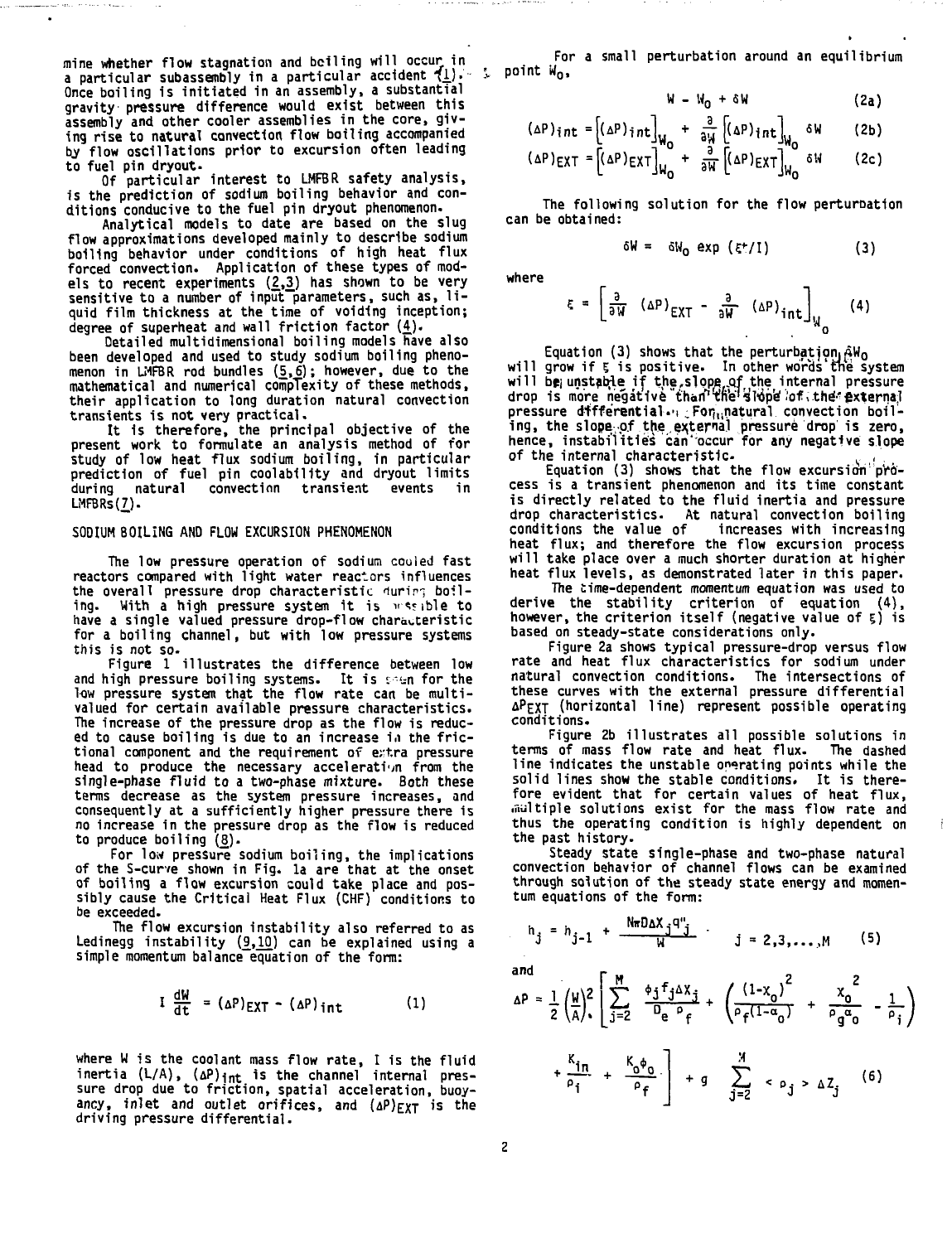The two-phase flow multipliers are defined as  $(11)$ :

$$
\phi_j = \left(1 - x_j \frac{v_{fg}}{v_f}\right) \left(1 + x_j \frac{u_{fg}}{u_g}\right)^{-0.25} \qquad (7a)
$$

$$
\phi_0 = 1 + \frac{v_{fg}}{v_f} x_0^{1.5}
$$
 (7b)

The void fraction, a is determined using the following relation (12):

$$
\alpha = \frac{1}{1 + 0.28 \times \frac{0.71}{\text{tt}}}
$$
 (8)

where the two-phase flow modulus also known as the Lockhart-Martinelli parameter is defined as:

$$
X_{tt} = \left(\frac{1-x}{x}\right)^{0.9} \left(\frac{P_g}{\rho_r}\right)^{0.5} \left(\frac{u_f}{u_g}\right)^{0.1} \tag{9}
$$

The Lockhart-Martinelli void fraction relation, approximated by equation (8) has been found to be in excellent agreement with the recent liquid metal test data as discussed by Costa (13).

The single-phase friction factor is defined by:

$$
f = C \text{ Re}^{-1}
$$
 (10)

 $\frac{1}{2}$  +  $\frac{1}{2}$  for laminar flow and n = 0.25 for turbulent flc\*'.

Fu.' laminar flow through wire-wrapped fuel assemblies C is measured to be constant and equal to 84  $(14)$ . On the other hand for turbulent flow C is a complicated function of the pitch to diameter ratio and the spiral wire lead as correlated recently  $(15,16)$ .

For single-phase (subcooled or superheated) flow, equation (6) is appropriately modified by setting  $\phi_i$ , and  $\phi_0$  to 1.0 and the density to its single phase value.

The operational regimes identified in Fig. 2 il lustrate that single phase natural convection flow axists along the curve ON and the flow rate and enthalpy rise can be derived by solving eqs. (5), (6) and (10) along with an equation o' state for density to obtain (17):

> $W \sim q^* 1/(3-n)$ . (11)

and

$$
\Delta h \sim q^{n(2-n)/(3-n)}
$$
 (12)

(12)

Equations (11) and (12) indicate the importance of the flow regime change during natural convection'cooling, that is for laminar flow both W and *L*h are propor-<br>tional to t<u>he vq"; while for turbulent flow W~q"<sup>0.36</sup></u> and  $\Delta h \sim q^{nQ}$ .  $\theta A$ . Therefore it is essential to include the Reynolds number dependence for accurate prediction of natural convection behavior (17.).

The boiling regimes identified on Fig. 2-2 consist of:

Low Quality Boiling Mode (Line NE) - The operating

points on this line correspond to the stable  $(5 < 0)$ low.quality boiling regime. At E boiling becomes unstable and flow excursion takes place.

Unstable Boiling Mode (R'N"E) - Operation along this curve is statically unstable  $(5 \gt 0)$  and can lead to flow excursion. Also, due to the close proximity of the low quality boiling (Line NE) and the unstable boiling mode solutions, operation with boiling in this heat flux range is expected to be oscillatory in nature, and can often lead'to premature excursion.

Stable High Quality Mode (R'N'D E<sup>1</sup> ) - Vapor quality along this path is high and the fluid approaches saturated vapor condition at 0, at which point enthalpy burnout takes place. Therefore, stable operation beyond D Is considered unsafe, and can cause fuel pin failure. Furthermore at R' the flow 1s unstable and can recover to high flow natural convection leading to restoration of single-phase flow.

Therefore, the heat flux corresponding to the intersection of the saturated vapor line ( $\mathsf{x}_\mathbf{0}$  = 100%) and the high quality curve is of special significance. An approximate analytical solution for this intersection can be found, assuming that the non-boiling length is much smaller than the total length (very small Inlet subcooiing). Solving the coolant momentum equation for the condition that exit quality is 100% and using an all vapor friction factor one dicains **(1):**

$$
W \approx \rho_g A \left[ \frac{2g (\rho_f - \rho_g) D_e^{1+n}}{C \mu_g^n \rho_g^{1-n}} \right]^{(1/2-n)} \tag{13}
$$

**In other words, in order to maintain a dried-out region in the upper part of the rod bundle, the vapor production rate in the lower part of the rod bundle must be sufficient to maintain voiding and thus prevent reentry of liquid for rewetting, and therefore, the heat flux corresponding to this vapor production rate is termed the "dryout heat flux" and is determined by substituting equation (13) into the energy equation to obtain:**

$$
q^{m} \text{bryout.} \geq \left[ \frac{2g \rho g (p_{f} - \rho g) D_{e}^{1+n}}{C_{\mu n}} \right] \frac{1/(2-n)}{\pi N D L_{h}} \quad (\Delta h_{SC} + h_{fg})
$$
\n(14)

З

Again, the influence of flow regime<sup>l</sup> is clearly **evident. Equations (13) and (14) are similar to the reentry criterion proposed by Dunn (18) and later modified by Fauske and Ishii (19). fHise equations treat the flow regime explicitly, and as such the vapor production rate and subsequently the heat flux does not depend on the magnitude of the Reynolds number, but only on its range (turbulent, transition or laminar).**

**The dryout heat flux approximated by Eq. (14) will be compared to the detailed numerical solution of the energy and momentum equations (Eqs. (5) through (10)) to assess its range of validity for low heat flux natural convection boiling.**

In this context, throughout this paper, "flow regime" refers to turbulent, laminar and transition flow regimes.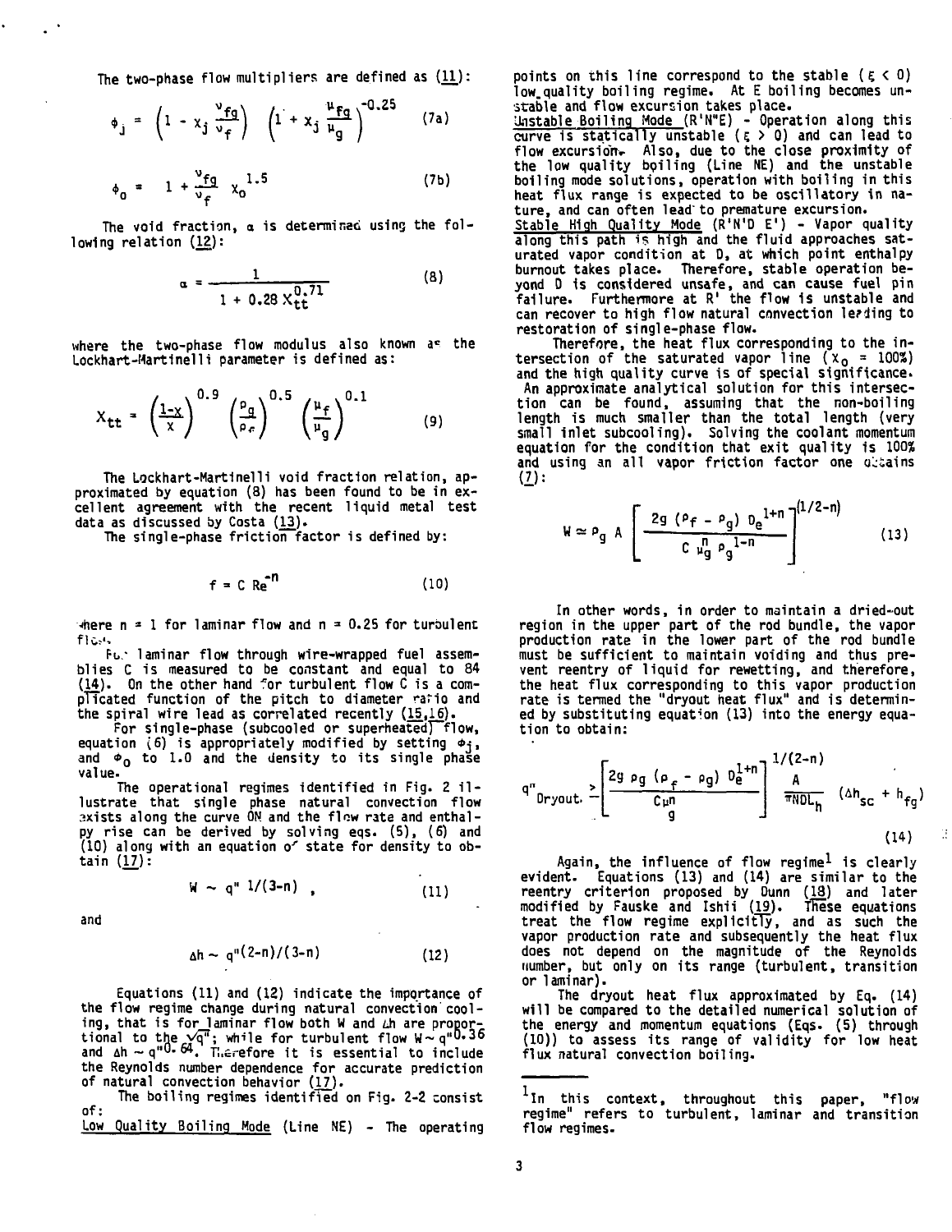#### STEADY STATE ANALYSIS

.<br>1964 - Alexandro Harrison, amerikansk politik (\* 1882)

**The steady state model described in the previous section is used to study the sodium boiling characteristics of the Clinch River Breeder Reactor Plant (CRBRP)(ZO) fuel assembly, and the Oak Ridge National Laboratory Sodium Boiling Test (SBT) system (2).**

**The CRBRP fuel assemblies consist of 217 pins arranged in a triangular configuration- Figure 3 illustrates the steady state pressure drop versus flow rate characteristics at an average power density of 150 MW/m3 (4.87 kw/pin or 19.5 W/cm<sup>2</sup> ). Also shown is the importance of various components of the pressure drop. The S-shape behavior, typical of low pressure boiling discussed earlier, is clearly evident.**

**Figure 4 shows the pressure drop versus flow rate characteristics at various power densities. The intersection of these curves with the constant, convective driving head provide the possible operating conditions shown in Fig. 5.**

**Single-phase natural convection flow exists for steady power densities up to 160 MW/m<sup>3</sup> (5.2 kw/pin). Low quality stable boiling occurs for power densities greater than 160 MW/m<sup>3</sup> up to the critical power density of 200 MW/m<sup>3</sup> (6.5 kw/pin or 26 W/cm<sup>2</sup>) beyond which, flow excursion leading to enthalpy burnout takes place. Recovering from high-quality low-flow condition is not possible until the power density is reduced to about 44 MW/m<sup>3</sup> (1.43 kw/pin).**

**Figure 5 also illustrates that the two-phase unstable mode solutions are very close to the stable low quality mode solutions; however, boiling is expected to take place as a result of different power and flow de**cay characteristics during transient operation. **thermore premature flow excursions at power densities beyond 57 MW/m<sup>3</sup> (1.83 kw/pin or 7.3 W/cm<sup>2</sup>) will lead to film dryout and subsequent cladding temperature excursions.**

**The boiling map exemplified by Fig. 5 demonstrates a very important characteristic, that, sodium boiling phenomenon is strongly path dependent. Let us consider a case where a system is operating at low power, single-phase natural convection; increasing the power level in small quasi-steady steps leads to an increase in the convective flow along the single-phase natural convection curve. However, if the power level is increased in a large step or ramp, the system can easily move to the right of the two-phase unstable operating curve and thus undergo a premature excursion. A similar situation arises during constant power, variable flow conditions, such as flow coastdown at decay power levels or protected loss-of-piping integrity accidents.**

**Factors influencing the system operating characteristics during boiling include inlet and outlet orifice losses, and the inlet subcooling.**

**An enlargement in inlet restriction increases single-phase flow friction and thus provides a damping effect which increases the system stability. A restriction at the exit of a boiling channel increases two-phase friction, which in turn reduces the system stability.**

**The impact of subassembly inlet subcooling is demonstrated in Figures 5 through 7. Higher sodium inlet temperature reduces the margin to boiling inception and this lowers the point of sodium flow excursion. However, the heat flux interval between the flow excursion and the rewetting process is reduced as the inlet temperature is increased. It must be noted that a significant increase in the subassembly inlet temperature can occur during loss-of-heat sink accidents.**

**A similar analysis is performed for the ORNL single-channel sodium boiling experiments.**

**The geometric characteristics of the SBT test section are approximately equal to those of a full scale LMFBR fuel assembly (2J. It consists of a radiant furnace heated region, followed by the simulated fission gas plenum region downstream of the heated zone.**

**Figure 8 shows the calculated boiling map corresponding to the SBT operating conditions. Table III summarizes the test results as compared to the present calculations and those predicted by the SAS3D computer code (4).**

**Experimentally, single-phase free convection behavior was observed for test section power densities less then 125 MW/m<sup>3</sup>. Due to a high degree of wall superheat (100K), a precise determination of boiling** superheat (100K), a precise determination of boiling inception was not possible. To circumvent this opera**tional problem, argon bubbles were injected upstream of the heated section to induce boiling, once boiling was established, the argon injection was terminated.**

**A chugging instablity was observed for test sec-tion power densities between 125 to 162 MW/m<sup>3</sup>. This is attributed to the high degrees of superheat and as**sociated lack of nucleation sites (2,9).

**A stable boiling behavior was observed for periods up to 45 minutes at power, densities between 162 and 200 MW/m<sup>3</sup>. The flow was observed to be stable in the dynamic sense but highly oscillatory. Evidence of more than one operating condition for the same test section power density was also observed for power densities near the lower end of the stable boiling regime.**

**At test section power densities above 200 MW/m<sup>3</sup>, intermittent dryout conditions were encountered. Recovery from dryout was frequently observed.**

**The above experimental observations are in direct agreement with analysis of the steady state nodel also summarized in Table I aiid shown in Fig. 8. The disagreements are in part due to the inaccuracies in the test section power measurement which are shown (2) to be about 45% at 40 MW/m<sup>3</sup> and drop to around 18% at 200 MW/m<sup>3</sup>.**

**It is important to note that the SBT experiment was performed in a quasi-steady state fashion, where the test section power was increased slowly leading to natural convection boiling. Even though it is highly non-prototypic in many ways, it still demonstrates many important characteristics of low pressure boiling typical of LMFBR systems.**

### **DRYOUT CRITERION**

It is evident from the computational results sup**ported by experimental data, that enthalpy burnout is expected to take place following flow excursion for heat flux levels greater than q'^ryout\***

**Following flow excursion, the. flow rate reduces to a level corresponding to the laminar-turbulent transition regime where C - 0.4 and n = 0.25 (16); thus equation (14) becomes:**

$$
q^{n}_{\text{dryout}} \geq \left[ \frac{5g \rho_{g} (\rho_{f} - \rho_{g}) D_{e}}{D_{e} 25} \right] \frac{1.25}{\pi N D L_{h}} ( \Delta h_{SC} + h_{fg} )
$$

**(15)**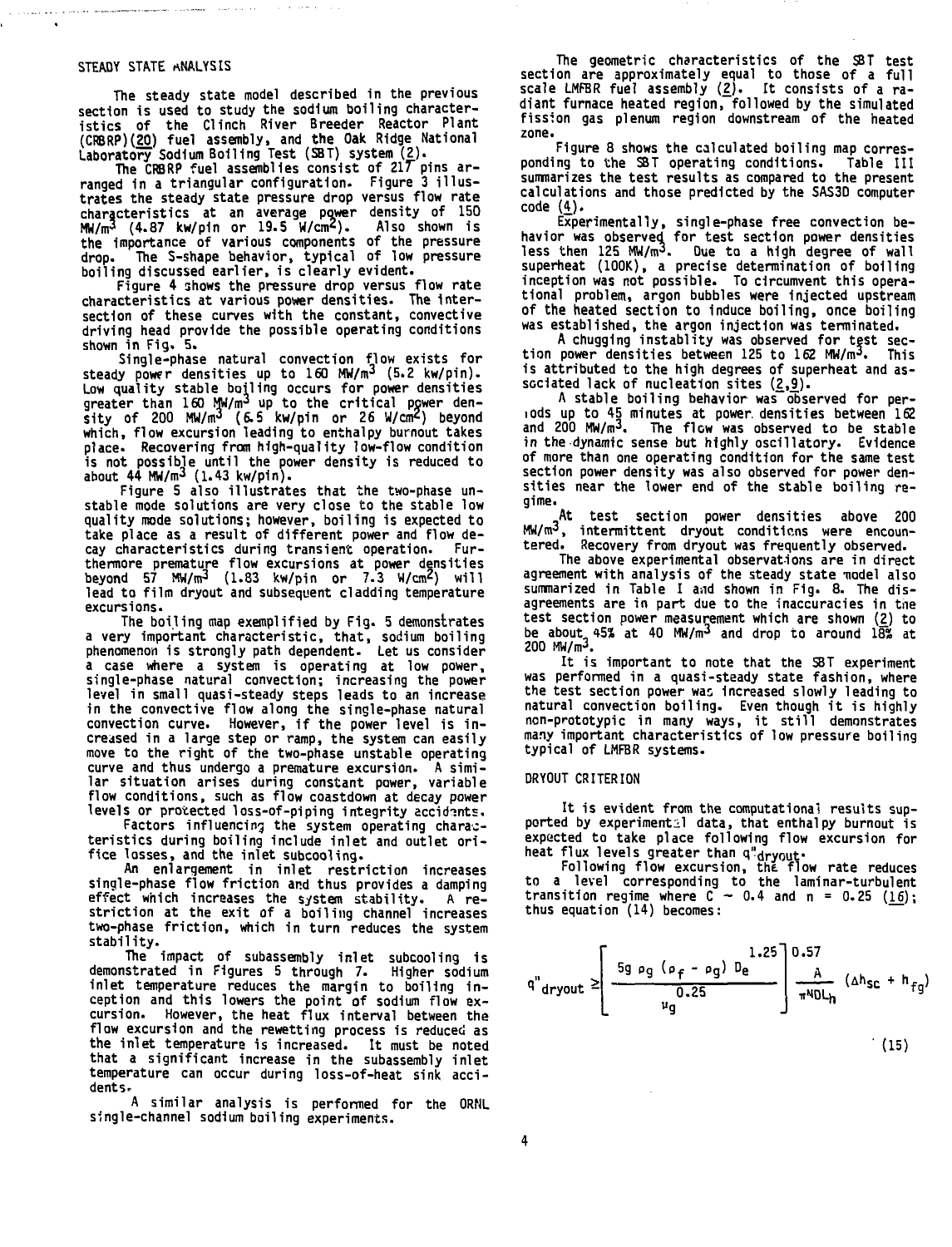**Table II summarizes the calculated heat flux limits for the CRBRP fuel assembly discussed in the previous section. Also given is the approximate dryout heat flux limit determined from equation (15) at various inlet subcooling conditions.**

**It is seen that the dryout heat flux approaches the heat flux corresponding to the point of flow excursion, in the absensce of inlet subcooling. Furthermore, comparison of the detailed numerical solution with those obtained from equation (15) for dryout heat flux show that, the heat flux calculated from the approximate equation is conservative.**

**These results indicate that the decay heat nay be removed via coolant boiling for decay power levels in the range of 3.7% (of nominal) at zero inlet subcooling and up to about 5% (of nominal) at maximum inlet subcooling of 5Z7°K, somewhat higher than those obtained by Dunn (13). and Perkins and Bari (21.) for the FFTF reactor using the SAS30 computer code.**

**Recent calculations reported by Fauske and Ishii (19), using a similar approximate equation and an empirical correlation based on the Katto's low flow convection CHF equation, predict dryout at heat flux levels which are higher than those given in Table II. This discrepancy is believed to be, in pert, due to the smaller vapor phase friction factor assumed in the Fauske/Ishii analysis, and to a lesser extent to the difference in the thermodynamic properties.**

#### **TRANSIENT ANALYSIS**

**The analysis presented in the previous section was based on steady state or quasi-steady low heat flux natural convection conditions in LHFBRs. It was shown for the case of CRBRP, that Ledinegg instability will occur at a heat flux greater than 26 W/cm'; however, any premature excursions will lead to film dryout for heat fluxes greater than 7 W/cm'. It is therefore essential that the flow excursion takes place prior to the occurrence of dryout.**

**In order to examine the transient dependence of the Ledinegg instability and subsequent low flow operation, a transient model is developed and used to study this phenomenon.**

**The model is based on solution of the conservation of mass, momentum and energy equations of the form:**

$$
\frac{\partial \rho}{\partial t} + \frac{1}{A} \frac{\partial W}{\partial X} = 0
$$
 (16)

$$
\frac{1}{A}\frac{\partial W}{\partial t} + \frac{1}{A^2}\frac{\partial}{\partial X}\left(\frac{W^2}{\rho^*}\right) + \frac{f}{2\rho D_e A^2} \quad W|W| + \rho g + \frac{\partial P}{\partial X} = 0 \quad (17)
$$

**and**

$$
\rho \frac{\partial h}{\partial t} + \frac{W}{A} \frac{\partial h}{\partial X} = \frac{P_h}{A} q^u
$$
 (18)

**The sonic effects associated with the fluid compressibility can be eliminated by assuming that fluid density may be evaluated as a function of fluid enthalpy only (22,23):**

 $\rho = \rho(h, P^*)$  (19)

where P\* is a spatially average reference pressure defined as

 $P^* = 0.5$  (Pin + Pout) • (20

The assumption of equation (20) is valid, because following pump failure the pressure drop across the reactor drops significantly and thus can be neglected for physical property evaluation.

Furthermore, the thermal expansion effect in the single-phase liquid region is neglected,  $\frac{\partial W}{\partial x} = 0$ . **Sx~**

These differential equations along with appropriate spatially averaged flow and density relationships are transformed to the equivalent sem1-implic1t finite difference equations and solved simultaneously with the fuel and structure thermal conduction equations for N - parallel channels, to simulate the transient conditions in LMFBRs  $(7)$ , using the homogeneous twophase flow multiplier" (Eq. 7) and the Lockhart-Martinelli slip flow correlation (Eq. 8).

Figures 9 and 10 illustrate a typical CRBRP response to a postulated loss-of-forced cooling with re- $\arctan$  scram. It is seen that the coolant flow rate decreases and reaches a minimum and the corresponding coolant temperatures in the reactor increase ("Transition Phase") and eventually start to decrease as the natural circulation flow is established. It is seen that the maximum hot channel temperatures are well below saturation. However, as a result of power to flow ratios much larger than unity in certain transients, such as a loss-of-piping integrity accident, the coolant saturation limit may be exceeded; quasi-steady analysis, typical of those preformed earlier, can not predict such a transient dependent behavior.

To demonstrate these effects as well as the transient dependence of the flow excursion process often leading to premature excursion, loss-of-forced cooling transients in the CRBRP at high power densities (larger than what exists due to decay heating following reactor shutdown) are simulated.

Figures (11) through (13) show the transient results for. the decay heat level corresponding to 4.7 kw/pin.

The sodium temperatures increase and reach saturation as a result of power to flow mismatch in the subassembly, leading to low quality boiling at the boundary between the fuel and upper axial blanket regions (Fig. 12).

The boiling region propagates upward causing a significant increase in the fluid buoyancy and thus improvement in the natural convection flow which will eventually sweep the two-phase front out of the assembly, thus restoring the single-phase natural convection flow. Figure 13 shows the sodium inlet and outlet flow rates, illustrating the flow oscillations foreseen by the steady state analysis.

Comparisons to the steady state predictions demonstrate the inadequacy of the steady state calculations in predicting sodium boiling at this power level, however the final quasi-steady natural convection flow and temperature rise was well predicted by the steady state model.

The boiling instability at this heat flux range can be demonstrated if the decay heat level is increased by a very small fraction to about 4.8 kw/ pin.

Figure 14 illustrates that the system undergoes a premature flow excursion causing rapid downward propagation of the voided region and subsequent temperature excursions (Fig. 15) as a result of tho reduction in sodium mass flow rate and thus leading to enthalpy burnout also predicted by the steady state analysis.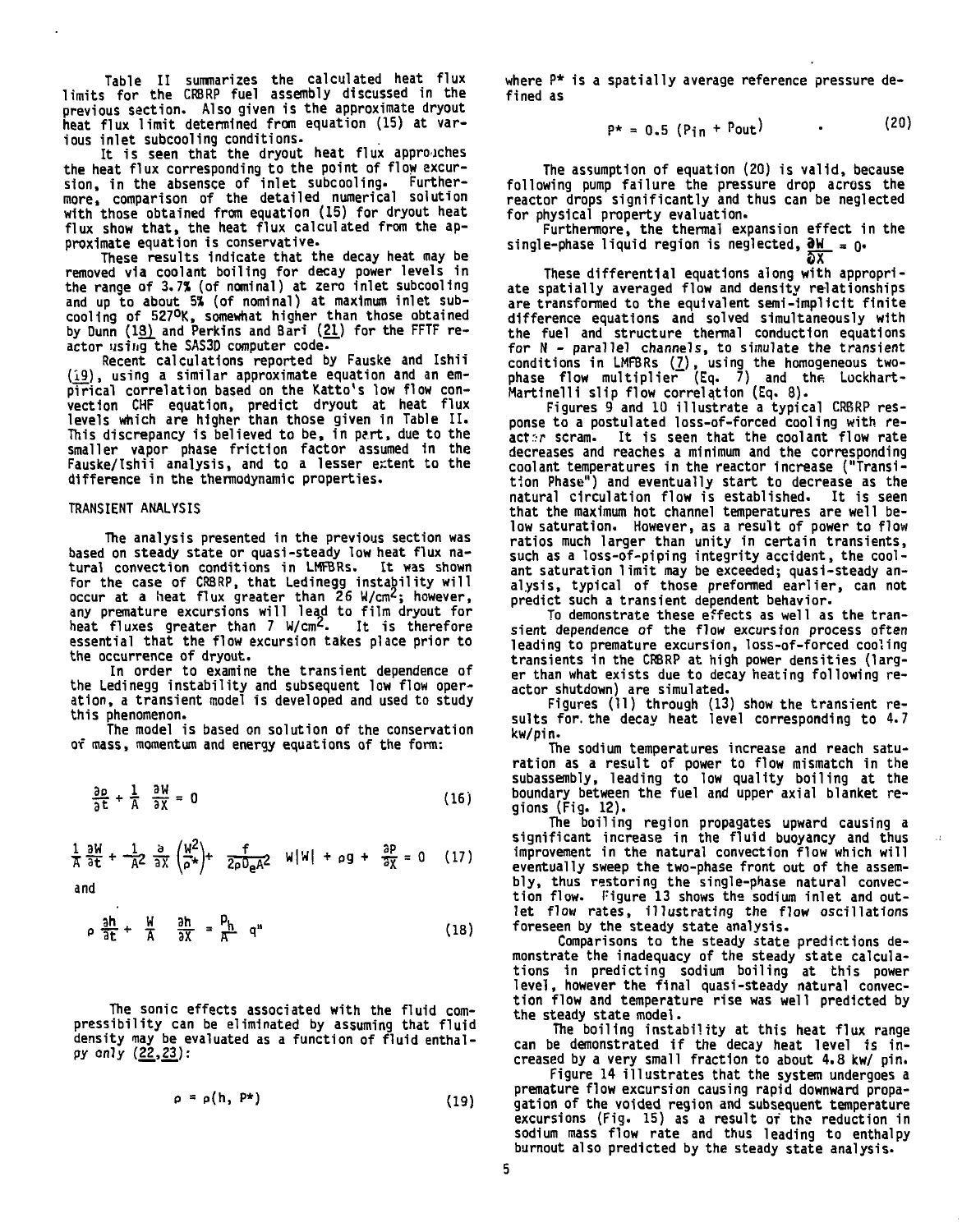**Figure (14) also demonstrates that, at low heat flux, the flow excursion process is rather slow; and it occurs over a 10 to 20 second time frame, in agreement with the experimental observations reported by Costa (13).**

**These results testify to the degree of the transient dependence of the flow excursion process. It is seen that premature flow excursion can not be ruled out, particularly, for severe transients where the flow rate may be changing quite rapidly; however, there is a possibility of maintaining low quality oscillatory boiling for an extended period as demonstrated in recent ORNL rod bundle experiments (24J.**

**Therefore, it can be safely assumed that permanent fuel pin dryout can be avoided prior to flow excursion. Furthermore, even 1f flow excursion does take place, the heat flux must be sufficiently high to cause film**  $\frac{d}{dx}$  (q" > q" $\frac{d}{dx}$ ).

The influence of slow heat-up of the primary system sodium, typical of loss-of-heat sink accidents with reactor scram, is being investigated to determine the extent of decay heat removal due to the high quality boiling following flow excursion (provided it occurs) prior to core uncovery.

#### HIGH HEAT FLUX BOILING

The flow excursion process for high heat flux forced circulation systems is also governed by the Ledinegg instability criterion of Eq. (4), however, due to the small contribution of the thermal buoyancy head, to the total system pressure drop at high heat flux, high flow rate conditions, the unstable boiling mode is even closer to the low quality boiling mode solution. Therefore, premature excursion is much more likely as compared to the low heat flux natural convection boiling.

It has been long recognized that two-dimensional effects dominate sodium boiling process, especially in small bundles having large edge clearance  $(5,6)$ . However as the bundle size increases thereby reducing the edge fraction, the boiling process becomes increasingly one-dimensional. It has been demonstrated by Dearing (5), and supported by ORNL-THORS experiments, that in going from a 19 pin bundle (45\$ edge) to a 217 pin bundle C!l% edge) the time to flow excursion is reduced by about, a factor six.

in order to demonstrate the validity of the present model, and its applicability to typical LMFBR rod bundles at high heat flux, the model is used to simulate a loss-of-flow transient in a 217 pin bundle operating at 15 kw/pin, 2 M/S sodium inlet velocity and 663 K sodium inlet temperature. The results are then compared "with those reported by Dearing (5) using the twodimensional Porous Blockage Code, THORAX.

Loss-of-flow is simulated by changing the driving head according to:

$$
\Delta P(t) = \begin{cases} \Delta P(t = 1) & (1 - 0.144t) & 0 \le t \le 3.6 \text{ s} \\ 0.48 & \Delta P(t = 0) & t > 3.6 \text{ s} \end{cases}
$$
 (21)

Figure (16) shows the axial position of the voiding propagation in the bundle. It is seen that Ledinegg instability begins at the time when a large fraction of the bundle is voided leading to rapid flow excursion as illustrated by Fig.(17). Furthermore, film dryout is predicted to occur at about 5.5 seconds following boiling inception in excellent agreement with the two-dimensional THORAX calculations.

Comparison of the flow excursion process for high and low heat flux boiling, clearly indicates that the severity of flow excursion increases with increasing power level as a result of faster propagation of the boiling region inside the bundle. Furthermore, under low heat flux natural convection boiling conditions (generally much slower than high heat flux boiling), the thermal inertia of the subassembly structural material can play a significant role in the boiling propagation.

## SUMMARY AND CONCLUSIONS

Flow-excursion-induced dryout at low heat flux natural convection sodium boiling, typical of liquid metal fast breeder reactor following loss-of-forced cooling with reactor shutdown, was addressed.

Steady state predictions show that low quality sodium boiling is possible up to the point of Ledinegg instability leading to flow excursion and subsequent film dryout in agreement with ORNL-SBT data.

It was also demonstrated that due to the close proximity of the low quality and unstable boiling modes. premature excursions can limit extended operation up to the point of Ledinegg instability and hence lead to enthalpy burnout, provided the heat flux level is higher than that corresponding to the saturated boiling.

A flow regime-dependent approximate heat flux relationship corresponding to the limit of safe operation was presented, and comparisons with exact numerical solutions at various inlet subcooling demonstrated good agreement in the conservative direction.

Transient calculations showed, the strong transient dependence of the flow excursion process, in particular the impact of system distrubances on premature excursion, flow excursion induced dryout for heat flux levels greater than saturated, low flow convection heat flux can not be ruled out.

Furthermore, the transient model was used to simulate a high heat flux-forced circulation loss-offlow transient, and comparisons were made to parallel calculations using the validated two-dimensional THORAX code.

Premature flow excursion may preclude operation up to the limit of Ledinegg instability if sodium boiling could be avoided in the first minutes after reactor scram, subsequent boiling could remove sufficient decay heat to prevent cladding failure provided core uncovery has not taken place; this is in agreement with studies concluded recently  $(19)$ . Furthermore, the inclusion of the flow regime dependence on the dryout heat fluxes proposed in this paper significantly influences the accurate prediction of the safe heat flux limits.

#### ACKNOWLEDGMENT

The authors wish to extend their appreciation to Professor John E. Meyer of the Massachusetts Institute of Technology for numerous technical discussions and his valuable advice throughout this study.

Thanks are due to Dr. Akira Watanabe and Mr. Nobuo Tanaka of the Power Nuclear and Fuel Development Corporation (PNC) of Japan for providing partial financial support of this project and to Mrs. Carmen Falkenbach for typing the manuscript.

The work reported here was also supported in part by the Division of Accident Evaluation, United States Nuclear Regulatory Commission.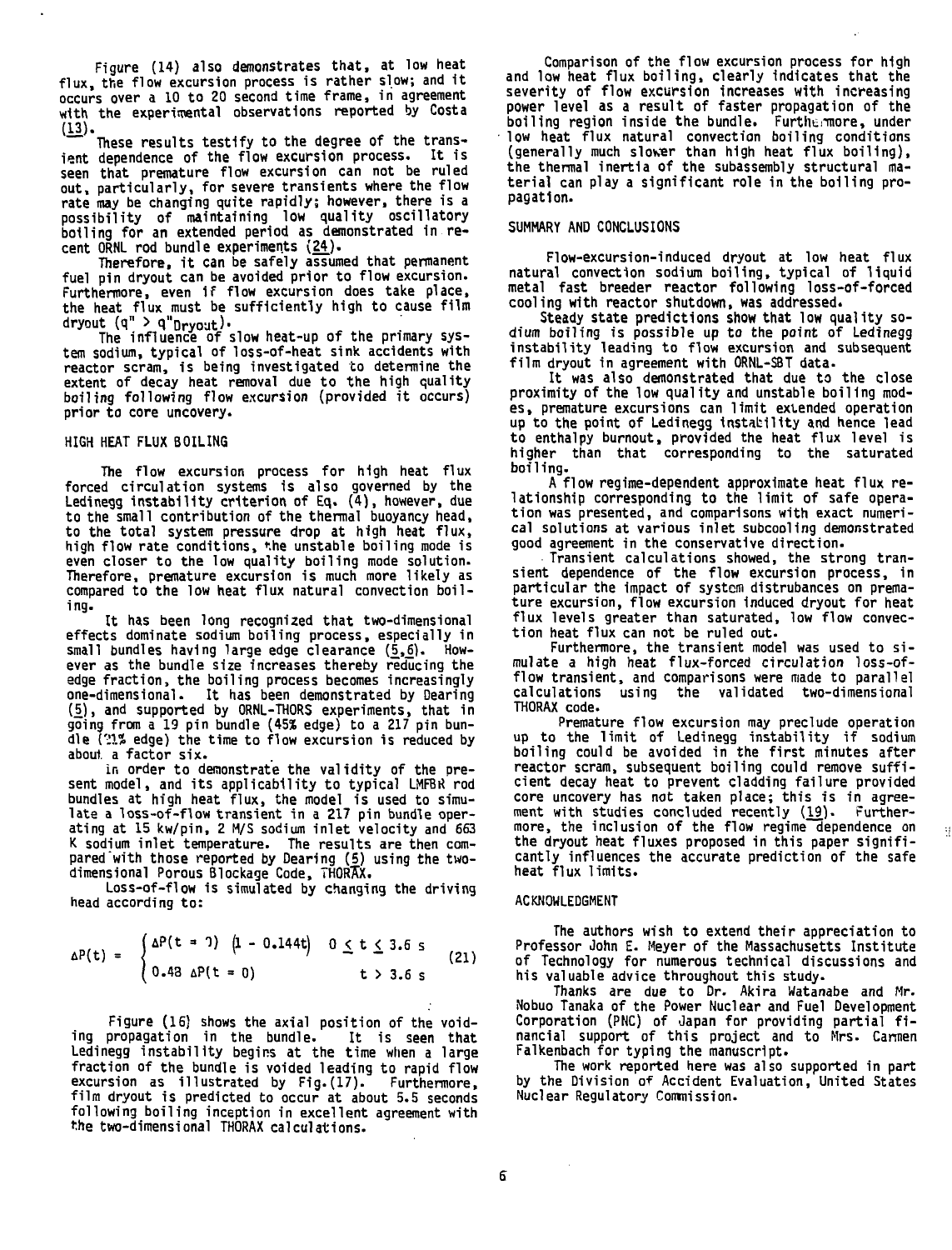#### **REFERENCES**

- 1. M. Khatib-Rahbar, 0. G. Guppy, and k. K. Agrawal, "Hypothetical Loss-of-Heat-Sink and In-Vessel Natural Convection: Homogeneous and Heterogeneous Core Designs", in Decay Heat Removal and Natural Convection in Fast Breeder Reactors, A. K. Agrawal and J. G. Guppy (Ed.). Hemisphere Publishing Co. (1981).
- 2. P. W. Garrison, R. H. Morris, and B. H. Montgomery, "Dryout Measnrements for Sodium Natural Convection in a Vertical Channel", Oak Ridge National Laboratory, ORNL/ TH-7018 (1S79).
- 3. R. J. Ribando et. al. , "Sodium Boiling in a **Full** Length 19-Pin Simulated Fuel Assembly (THORS Bundle 6A)", Oak Ridge National Laboratory, ORNL/TM-6553  $(1979)$ .
- 4. G. Klein and F. Dunn, "SAS3D Analysis of Natural--Convection Boiling Behavior in the Sodium Boiling Test Facility", Trans. Am. Nucl. Soc. 33, (1979), p. 517.
- 5. J. F. Dearing, "Two-Dimensional Computational Modeling Of Sodium Boiling in Simulated LMFBR Fuel Pin Bundles", Trans. Am. Nucl. Soc. 38, (1981), p. 755.
- 6. A. L. Schor and N. E. Todreas, "A Four Equation Two-Phase Flow Model for Sodium Boiling Simulation of LMFBR Fuel Assemblies", Proceeding of 10th Liquid Metal Boiling Working Group, H.M. Kottowski and W. Peppier (Eds.), Karlsruhe, Federal Republic of Germany (1982)
- 7. M. Khatib-Rahbar and E. G. Cazzoli, "Modeling and Analysis of Low Heat Flux Natural Convection Sodium Boiling in LMFBRs", BNL-NUREG-51541 (March 1982).
- 3. R. T. Lahey, Jr. , "The Analysis of System Pressure Drop Characteristics During Flow Boiling", Trans. Am. Nucl. Soc. 38, (1981), p. 770.
- 9. J. A. Bour'e et. al., "Review of Two-Phase Flow Instabilities", Nucl. Eng. and Design 25, (1973), p. 165.
- 10. G. Yadigaroglu, "Two-Phase Flow Instabilities and Propagation Phenomena", in Thermohydraulics of Two-Phase Systems for Industrial Design and Nuclear Engineering, J. M. Delhaye, M. Giot, and M. L. Riethmuller (Eds.), Hemisphere Publishing Co. (1981).
- 11. J. G. Collier, Convective Boiling and Condensation. McGraw-Hill Book Co., UK, (1972).
- 12. D. Butterworth, "A Comparison of Some Void-Fraction Relationships for Co-Current Gas-Liquid Flow", Int. J. of Multiphase Flow,  $1$ , (1975), p. 845.
- 13. 0. Costa, "Contribution to the Study of Sodium Boiling During Slaw Pump Coastdown in LMFBR Subassemblies", in Symposium on the Thermal and Hydraulic Aspects of Nuclear Reactor Safety Vol. 2. 0. C. Jones, dr. , and S. G. Bankoff (Eds.), ASME, New York (1978).
- 14. S. L. Additon and E. A. Parziale, "Natural Circulation in FFTF, A Loop-Type LMFBR", in Symposium on the Thermal and Hydraulic Aspects of Nuclear Reac-

tor Safety, Vol. 2, 0. C. Jones, Jr. and S. G. Bankoff, (Eds.), ASME, York (1977).

Ŷ,

- 15. E. H. Novendstren, "Turbulent Flow Pressure Drop Model for Fuel Rod Assemblies Utilizing a Helical Wire-Wrap Space System", Nucl. Eng. & Design 22, (1972), p. 19.
- 16. D. R. Spencer and R. A. Markley, "Friction Factor Correlation for 217-Pin Wire-Wrap-Spaced LMFBR Fuel Assemblies", Trans. Am. Nucl. Soc. 39, (1981), p. 1014.
- 17. A. K. Agrawal, M. Khatib-Rahbar, and I. K. Madni, "Prediction of Decay Heat Removal Capabilities for LMFBRs and Comparison with Experiments", Nucl. Eng. & Design \_66, (1981), p. 437.
- 18. F. E. Dunn, "Severe FFTF Natural Ciurculation Transients with Boiling", ANL/RAS 76-26 (Sept. 1976).
- 19. H. K. Fauske and M. Ishii, "Sodium Re-entry and Dryout Criteria Under Decay Power Conditions", Proceedings of the International Meeting on Liquid Metal Fast Breeder Reactor Safety and Related Design and Operational Aspects, Lyon-Ecully, France, .'uly 19-23, 1982.
- 20. Clinch River Breeder Reactor Plant, Preliminary Safety Analysis Report, Project Management Corporation (1975).
- 21. K. R. Perkins and R. A. Bari, "SAS-3D Evaluation of Boiling at Decay-Heat Levels in FFTF", Trans. Am. Nucl. Soc. 33, (1979), p. 516.
- 22. J. E. Meyer, "Hydrodynamic Models for the Treatment of Reactor Thermal Transients", Nucl. Sci. and Eng. 10, (1961), p. 269.
- . 23. M. Ishi i and 0. C. Jones, Jr. , "Derivation and Application of Scaling Criteria for Two-Phase Flows", NATO Advanced Study Institute on Two-Phase Flows and Heat Transfer, Session 1C, Istanbul, Turkey, August 16-27, 1976.
- 24. S. D. Rose, et al. , "Analysis of Natural Convection Sodium Boiling in a 61-Pin Simulated LMFBR Fuel Assembly", Proceedings of 10th Liquid Metal Boiling Working Group, H.M. Kottowski and W. Peppier (Eds.), Karlsruhe, Federal Republic of Germany (1982).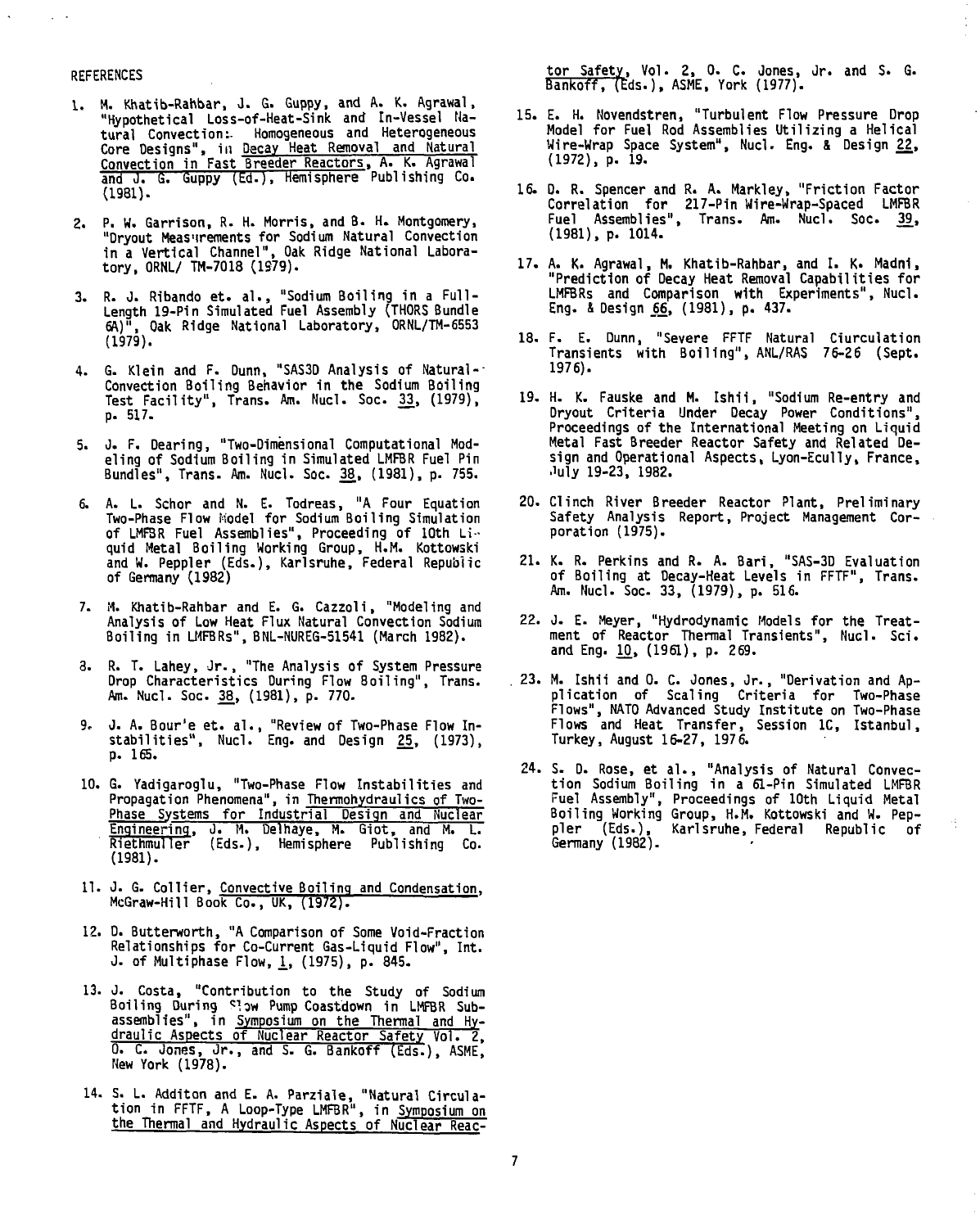







Figure 3 Pressure Drop Characteristics of Low Pressure Sodium System

Table I SBT Natural Convection Test Results

| <b>Test</b><br>м. | $T^{(m)}/r^2$ | <sup>3</sup> Experimental<br>$(10^{12}-1)$ | $(1/2 - 1)$<br>President |                 | Commett    |                                     |                                 |                                  |
|-------------------|---------------|--------------------------------------------|--------------------------|-----------------|------------|-------------------------------------|---------------------------------|----------------------------------|
|                   |               |                                            | ाटक                      | <b>TURKULAI</b> | प्रस्त र । | Experimental                        | Present meet                    | प्राप्त                          |
| 10722             | 37            | 72                                         | 102                      |                 | $\bullet$  |                                     |                                 |                                  |
| homa              | $\mathbf{u}$  | 209                                        | ш                        | ۰.              |            | <b>Single Plase</b>                 | Single Press                    | Steele Praze                     |
| <b>Items</b>      | Q             | 23                                         | 134                      |                 | 21         | <b>Gitaral</b><br><b>Cornection</b> | <b>Batural</b><br>Convection    | <b>Ratural</b><br>Connection     |
| luma              | U             | 103                                        | 160                      | 133             | n          |                                     |                                 |                                  |
| 10012             | ø             | 93                                         | 150                      | 133 -           | 18         |                                     |                                 |                                  |
| 10024             | 102           | 111                                        | 171                      | 154.9           | 17.3       |                                     |                                 |                                  |
| 13111             | 125           | -                                          | 207.7                    | 201.5           | 17.2       |                                     |                                 |                                  |
| hm                | 137           | -                                          | 227.5                    | 111.1           | 17.1       | Ougilag                             |                                 | <b>Streety</b><br><b>Battles</b> |
| ham               | 192           | 247                                        | 283.5                    | 245.5           | 11.3       |                                     |                                 |                                  |
| 12901             | 162           | 103                                        | 289.5                    | 265.5-          | 17,2       |                                     | <b>Itacis</b><br><b>Betting</b> |                                  |
| hann              | 174           |                                            | 287.5                    | $207.5 -$       | 17.3       |                                     |                                 |                                  |
| itan              | 174           | 93                                         | 77.5                     | 227.5           | 17.3       |                                     |                                 |                                  |
| ાશ્રમ             | 174           | 12                                         | 217.5                    | 71.1            | 17.3       |                                     |                                 |                                  |
| izm:              | 186           | 12                                         | -                        | -               | 17.1       | Standy                              |                                 |                                  |
| 12001             | 184           | 247                                        |                          |                 | 17.3       | tet11ae                             |                                 |                                  |
| humu              | m             | 113                                        | -                        |                 | 17.3       |                                     |                                 |                                  |
| liz prz           | 111           | n                                          | -                        | -               | 17.3       |                                     | Dryant,                         | <b>Rows</b>                      |
| 12241             | 199           | -                                          |                          |                 | 17.1       |                                     |                                 |                                  |
| haan              | m             | 17.31                                      |                          | $\blacksquare$  | 17.3       |                                     |                                 |                                  |
| 12311             | m             | 72.41                                      |                          |                 | 17.3       | <b>Drawit</b>                       |                                 | Grimat.                          |
| hzun              | 211           | $\bullet$                                  |                          |                 | $+17.3$    |                                     |                                 |                                  |
| 12031             | 211           |                                            |                          |                 | 17.3       |                                     |                                 |                                  |

Table II Comparison of Heat Flux Limits

| $T_{10}(k)$ | $_{\Delta T_{SC}}(k)$ | q" (W/cm <sup>2</sup> )<br>Excursion | $q''(W/m^2)$<br>Dryout<br>Numerical | $q''(w/cm^2)$<br>Dryout<br>Eq. (15) | Error(X) |
|-------------|-----------------------|--------------------------------------|-------------------------------------|-------------------------------------|----------|
| 673         | 527                   | 25.7                                 | 7,30                                | 5.4                                 | 14       |
| 873         | 327                   | 15.3                                 | 6.15                                | 6.0                                 | 3        |
| 1073        | 127                   | 5.8                                  | 5.35                                | 5.4                                 |          |
|             |                       |                                      |                                     |                                     |          |



Figure 1 Pressure Drop Characteristics of (a) Low Pressure, and (b) High<br>Pressure Systems Juring Flow Boiling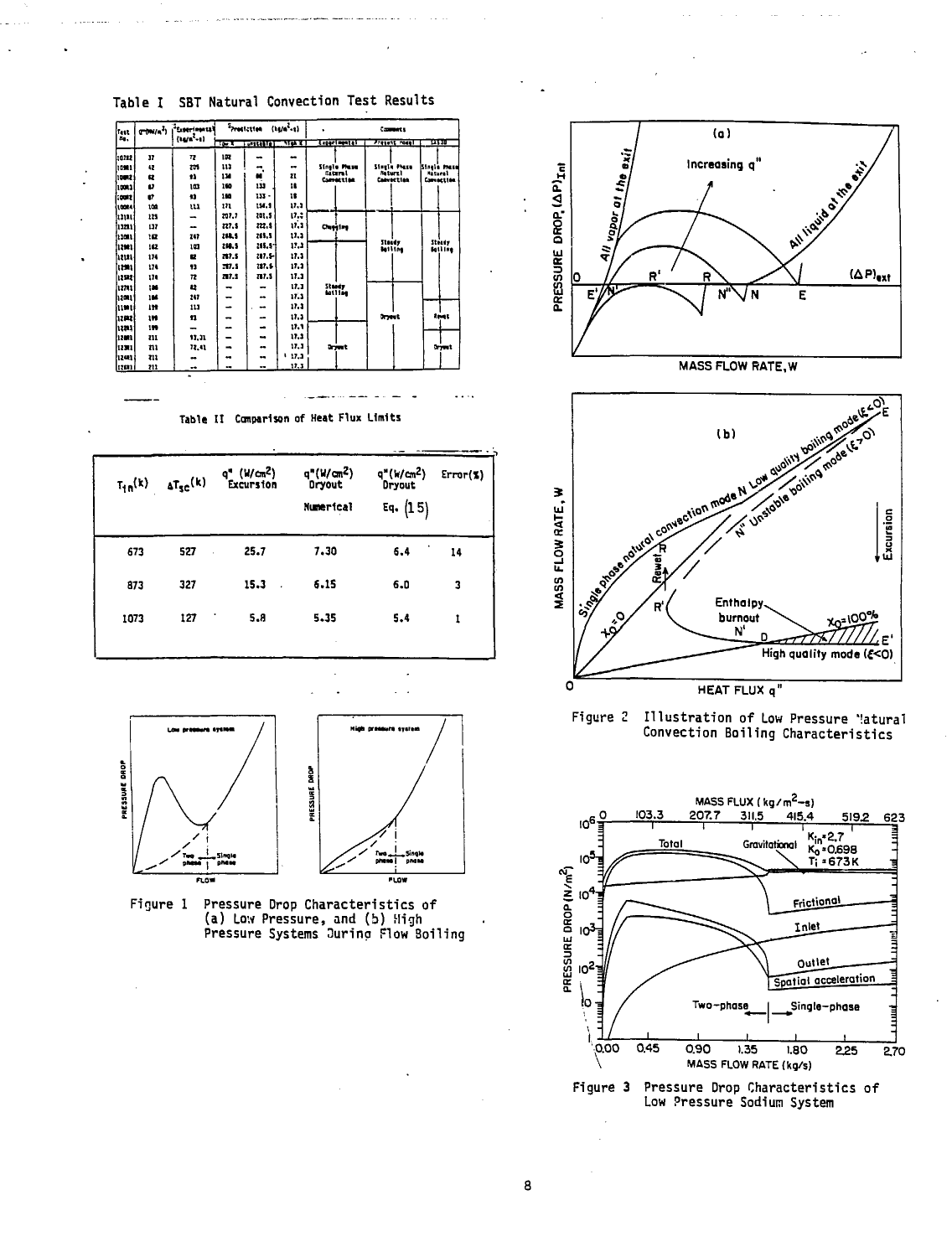

Figure 4 CRBRP Fuel Assembly Steady State Pressure Drop Vs. Flow Characteristics at Various Power Densities



Figure 5 Boiling Hap for CRBRP Fuel Assembly at 673°K Inlet Temperature



Figure 5 Boiling Hap for CRB^P Fuel Assembly at 373°K Inlet Temperature



Figure 7 Boiling Map for CRBRP Fuel Assembly at 1073°K Inlet Temperature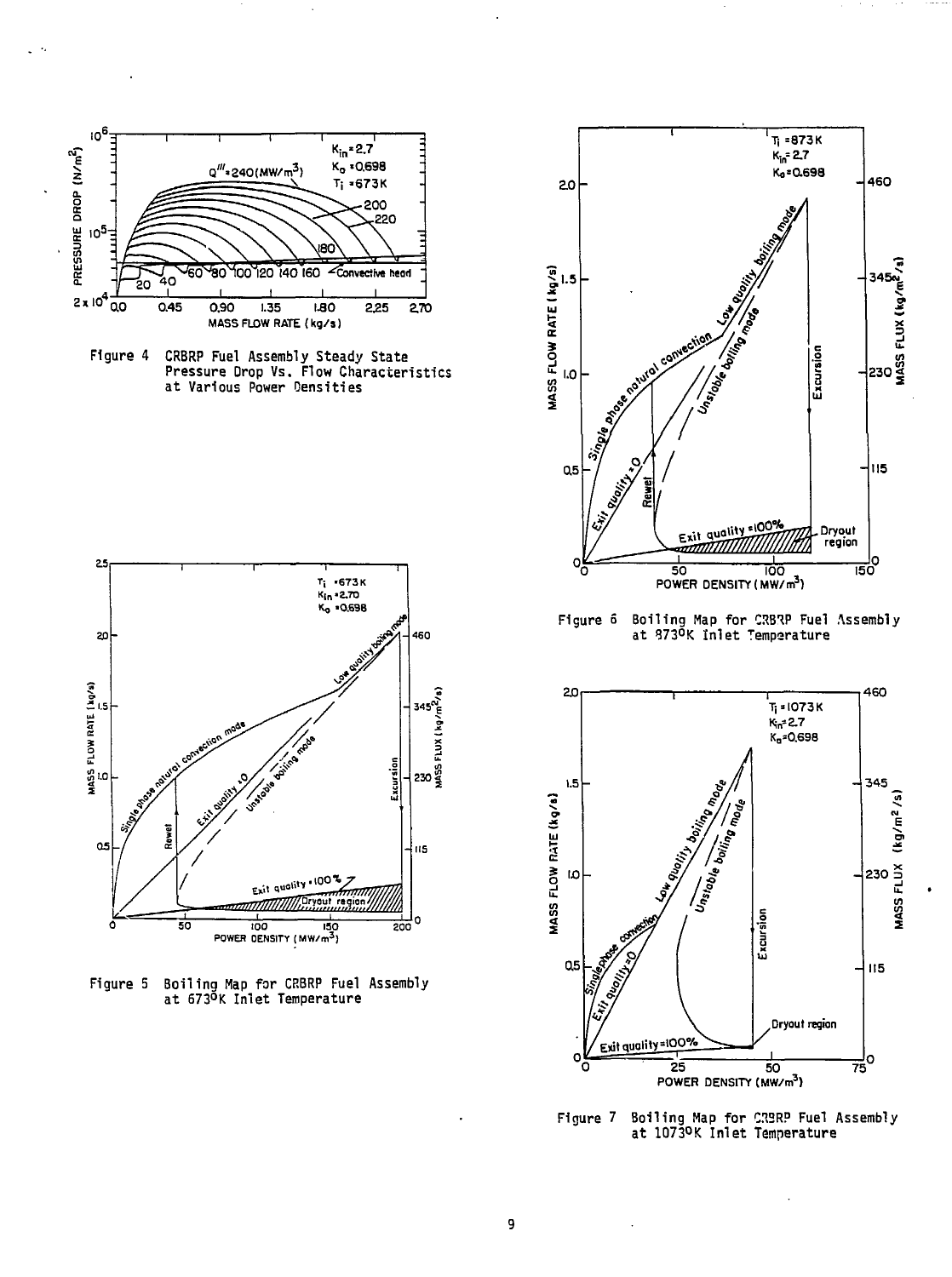